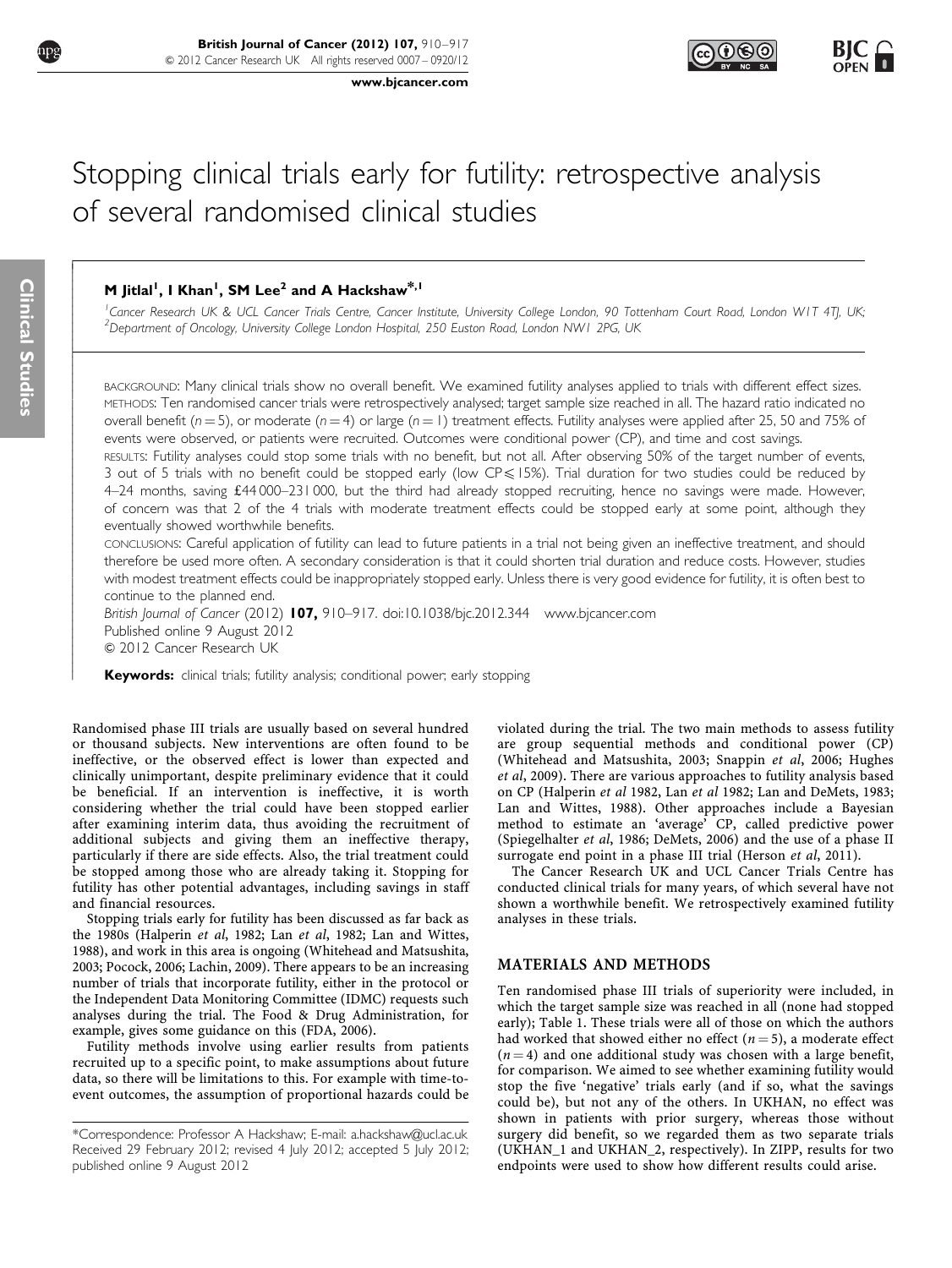## <span id="page-1-0"></span>Table I Summary characteristics and final results of the 10 trials examined

| Trial name; reference                              | Cancer                   | <b>Interventions</b><br>examined              | Trial end point     | <b>Target</b><br><b>HR</b> | Target sample<br>size (events) | <b>Actual trial</b><br>size (events) | <b>Observed HR.</b><br>95% CI and P-value<br>(at end of trial) |
|----------------------------------------------------|--------------------------|-----------------------------------------------|---------------------|----------------------------|--------------------------------|--------------------------------------|----------------------------------------------------------------|
| No evidence of an overall benefit                  |                          |                                               |                     |                            |                                |                                      |                                                                |
| Study 8; Spiro et al, 2006                         | Lung<br>(small cell)     | Early vs late<br>radiotherapy                 | Overall survival    | 0.73                       | 316(252)                       | 325 (271)                            | $1.16(0.91 - 1.47)$<br>$P = 0.23$                              |
| Study 12; Lee et al, 2009a                         | Lung<br>(small cell)     | <b>Thalidomide</b><br>vs placebo              | Overall survival    | 0.78                       | 720 (609)                      | 724 (649)                            | $1.09$ (0.93-1.27);<br>$P = 0.28$                              |
| Study 14; Lee et al, 2009b                         | Lung<br>(non-small cell) | Thalidomide<br>vs placebo                     | Overall survival    | 0.78                       | 720 (609)                      | 722 (665)                            | $1.13$ (0.97-1.32);<br>$P = 0.12$                              |
| TOPICAL; Lee et al, 2010                           | Lung<br>(non-small cell) | Erlotinib<br>vs placebo                       | Overall survival    | 0.75                       | 664 (550)                      | 670 (644)                            | $0.98$ $(0.82 - 1.15)$ ;<br>$P = 0.77$                         |
| UKHAN 1 <sup>a</sup> ; Tobias et al, 2010          | Head and neck            | SIM vs RT alone<br>(prior surgery)            | Overall survival    | 0.76                       | 253 $(174)^b$                  | 253(145)                             | $0.97$ $(0.70 - 1.35)$ ;<br>$P = 0.87$                         |
| Moderate treatment effect                          |                          |                                               |                     |                            |                                |                                      |                                                                |
| ACT I; UKCCCR, 1996                                | Anal                     | Chemoradiation<br>vs RT alone                 | Overall survival    | 0.72 <sup>c</sup>          | 577 $(236)^c$                  | 577 (236)                            | $0.86$ (0.67-1.11);<br>$P = 0.25$                              |
| Over 50s; Hackshaw et al, 2011                     | Breast                   | 5 vs 2 years<br>of tamoxifen                  | Event-free survival | 0.79                       | 3012 (895)                     | 3449 <sup>d</sup> (1139)             | $0.85(0.76 - 0.96);$<br>$P = 0.007$                            |
| UKHAN 2 <sup>a</sup> ; Tobias et al, 2010          | Head & neck              | SIM vs RT alone<br>(no prior surgery)         | Overall survival    | 0.76                       | 399 $(293)^b$                  | 399 (257)                            | $0.81$ $(0.63 - 1.04)$ ;<br>$P = 0.10$                         |
| ZIPP; Baum et al, 2006                             | <b>Breast</b>            | Goserelin vs<br>no goserelin                  | Event-free survival | 0.81                       | 2700 (742)                     | 2706 (994)                           | $0.80$ (0.71-0.91);<br>$P = 0.001$                             |
| ZIPP; Baum et al, 2006                             |                          |                                               | Overall survival    | 0.81                       | 2700 (742)                     | 2706 (570)                           | $0.78$ $(0.66 - 0.92)$ ;<br>$P = 0.004$                        |
| Large treatment effect<br>ABC02; Valle et al, 2010 | Biliary tract            | Gemcitabine/cisplatin<br>vs gemcitabine alone | Overall survival    | 0.73                       | 400(315)                       | 410 (327)                            | $0.64$ (0.52-0.80);<br>P < 0.001                               |

Abbreviations:  $HR =$  hazard ratio;  $RT =$  radiotherapy;  $SIM =$  simultaneous chemoradiotherapy. All HRs are as published, except for three trials whose results were reported after several years of follow-up (Baum et al[, 2006](#page-6-0); [Tobias](#page-6-0) et al, 2010; [Hackshaw](#page-6-0) et al, 2011). The HRs above were based on events observed 3 years after the last patient was randomised, when the first analyses could have been reported (as were the conditional powers in subsequent tables). However, they are very similar to those published. <sup>a</sup>The trial compared RT alone with three chemotherapy regimens, but here we only focus on SIM vs RT. <sup>b</sup>The original sample size was based on six trial groups considered together, so here we use the actual size for the particular patient group and SIM vs RT alone. "Based on the expected 5-year survival (65% vs 55%). The original sample size was based on local failure (target 260 patients in total), but 577 were actually recruited, so here we use the actual size and number of events. There was a clear benefit for local failure but we use survival because of the modest treatment effect on this. <sup>d</sup>The observed number of patients exceeded the initial target because out of the  $\sim$ 4000 patients at registration the number who were eligible (relapse-free and alive) at 2 years was more than the initial estimate of 3012.

The CP is the chance of getting a statistically significant result at the end of the trial given the data so far. At each analysis, the distribution of future data is assumed to be consistent with the target hazard ratio (HR) [\(Snapinn](#page-6-0) et al, 2006). The CP calculation incorporates the observed and target number of events, and the observed and target HR; see Appendix 1 for the statistical methods, which are described in full elsewhere [\(Lan and Wittes, 1988;](#page-6-0) [Proschan](#page-6-0) et al, 2006). For time-to-event outcomes, CP is usually based on the expected total number of events. However, one should be cautious in choosing the denominator of the information fraction and it is recommended not to dramatically change it [\(Proschan](#page-6-0) et al, 2006). [Royston](#page-6-0) et al (2003) describe a stopping rule approach based on the expected total number of events in the control group, for multiple experimental arms when each is compared with the control. Generally, the CP should get closer to 100% over time as the observed HR approaches or exceeds the planned HR (i.e., when there is a real treatment effect), and it gets closer to 0% for studies of ineffective treatments. The CP should be low to provide sufficient supporting evidence to stop early, though there is no standard threshold in practice ([Snapinn](#page-6-0) et al, 2006). Here, we suggest  $\text{CP} \leq 15\%$ . Stata v10 (College Station, TX, USA) was used to calculate CP (Appendix 2). We also used the method in which CP is based on the observed treatment effect, rather than the target effect, at the interim analysis [\(Snappin](#page-6-0) et al, 2006). Although this method can be used with the other one by the Data Monitoring Committee to examine the interim results using various assumptions, it is not often used in practice. For time-to-event outcomes, caution should be used when interpreting CP if the proportional

hazards assumption is violated. This is not so much a concern for calculating the CP, but rather a limitation of the statistic to measure treatment benefit in the presence of non-proportional hazards.

Three interim analyses were specified, after 25, 50 and 75% of events had occurred, or patients had been recruited. Many researchers trigger the interim analyses on events, but using patients recruited is also used. Outcomes were: (i) CP, (ii) the number of patients left to recruit the target sample size and (iii) cost savings if a trial were stopped early.

If analyses are triggered on a specified percentage of recruited patients, we allowed some follow-up so that events could occur in the last patients accrued: 3 months for advanced disease (lung and biliary tract cancer), and 6 months for the others. Further patients would be recruited during this time, but with minimal contribution to the analysis. In addition to this, and also for interim analyses triggered on a specified percentage of events, we allowed two extra months, during which the IDMC would meet, discuss the results, and then make decisions with the trial investigators. Both allowances are expected in practice.

To provide some estimate of uncertainty when interpreting a single observed CP from a trial, we also simulated 1000 bootstrap samples for each trial when 50% patients or 50% events had occurred. Sampling was with replacement. For each trial, patients were randomly selected from the trial, such that they could contribute none or at least once to each of the 1000 bootstrap samples. The patients were sorted by the date of randomisation and the date of events where they occurred. Bootstrapping was

911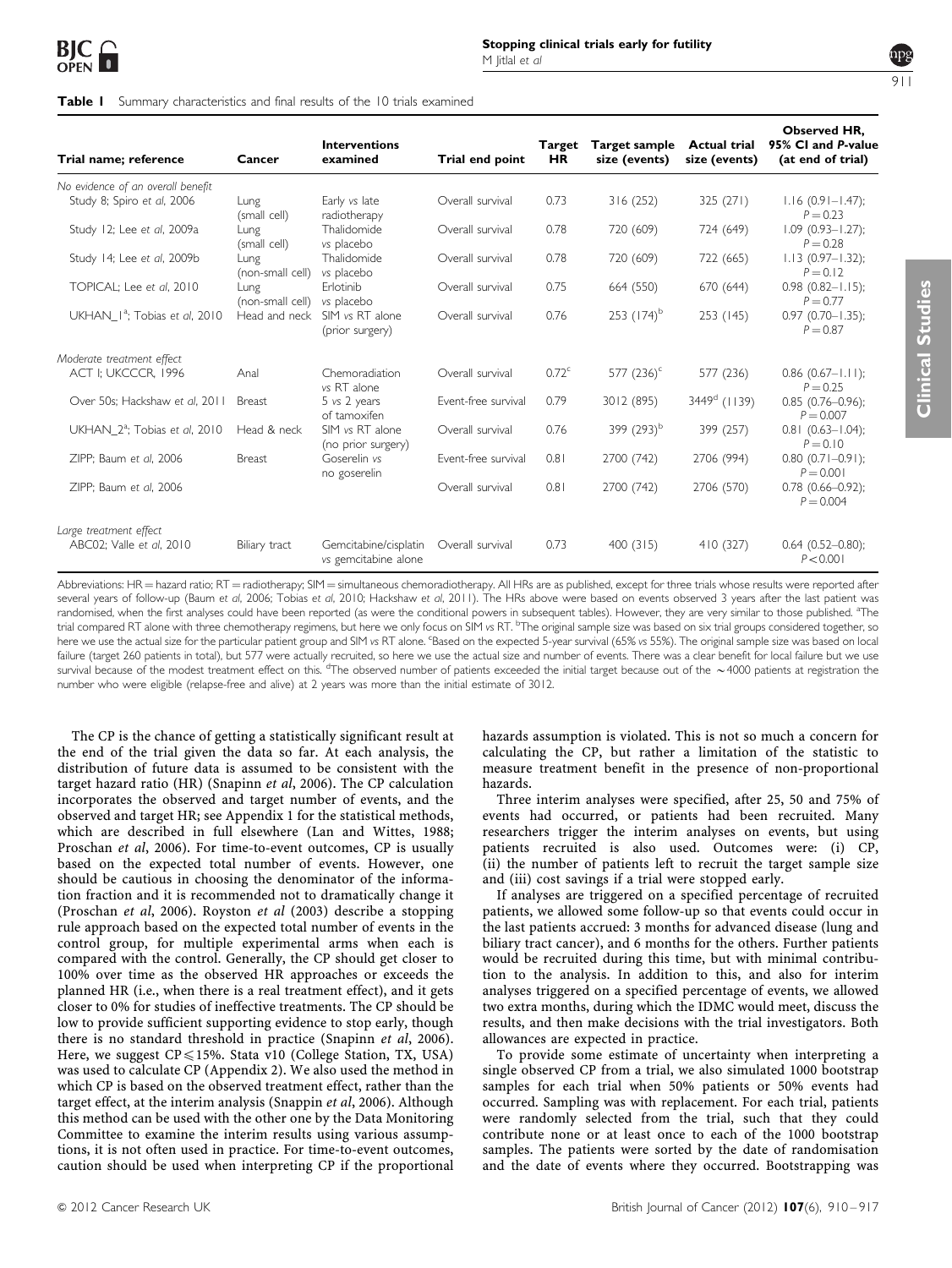

<span id="page-2-0"></span>conducted based on the order in which patients were entered into the trial, therefore replicating the interim analyses scenario as they would have occurred prospectively. Each simulation was stratified by treatment arm so that the number of patients in each arm was the same as that observed. For each of the 1000 bootstrap samples we calculated the HR and corresponding CP, in order to assess the proportion of samples that would indicate stopping the trial early (i.e., where CP  $\leq 15\%$ ). Cost savings were examined in the five trials with no overall benefit. The same unit costs were specified for all studies for comparability, without considering inflation and increased expenses over time. The costs were applied to the number of months left to complete the target recruitment at each interim analysis. Investigational drugs were always provided free of charge by the manufacturer or health service provider, as were the costs associated with extra follow-up clinic visits and assessments. Because only the direct costs of conducting the trial were considered, any estimates of savings are conservative.

# RESULTS

The 10 trials are summarised in [Table 1,](#page-1-0) of which 6 were relatively large (>500 patients). The observed HRs at the end of the study in the 5 trials with no overall treatment benefit were either just below or above 1.0, though one (TOPICAL) showed a clear benefit among patients who had first cycle erlotinib rash. Among the four trials with moderate effects, the HRs were no lower than 0.78. The proportional hazards assumption was met in all trials.

## Interim analyses triggered after a specified percentage of events are observed

None of the five trials with no overall benefit would be stopped early after observing 25% of events (Table 2). After 50% of events had occurred, Study 12 and UKHAN\_1 could have been stopped (low CP of 2% and 3% respectively), by which point the percentage of patients left to complete accrual would be 12%  $(n = 83)$  and 14% ( $n = 36$ ), respectively. The proportion of samples in which the CP was expected to be  $\leq 15\%$  was 83.6% (Study 12) and 78.2% (UKHAN\_1) based on the bootstrap estimates of CP. Therefore, a decision to stop these trials using CP  $\leq$  15%, suggests 16 and 22% probability of the trials continuing ([Table 3\)](#page-3-0); that is, the converse percentages. Study 14 also had low CP (15%), but recruitment would already have finished. After observing 75% of events, these same three trials had very low CP, but all had finished recruitment. Study 8 also had low CP, but with only 17% of patients ( $n = 54$ ) left to recruit. The TOPICAL trial would not have been stopped at any point, though at 75% of events the CP (17%) was close to our specified cutoff.

Among trials with a moderate effect, only ACT I had low CP, after 50 and 75% of events had occurred (CP = 4% and 2%). However, the HR estimates at these times (1.16 and 0.95) are noticeably different from the final estimate of 0.86, so the interim results on overall survival (OS) would be misleading and inconsistent with other trial end points (i.e., local failure, for which a clear benefit was shown), had the study been stopped early. None of the other three trials had low enough CP to be terminated early.

As expected, the trial with the large treatment effect (ABC02) would not be stopped early for futility at any point.

## Interim analyses triggered after a specified percentage of patients are observed

[Table 4](#page-4-0) shows the results at each of the three specified time points. None of the five trials with no benefit had sufficiently low CP  $(\leq 15\%)$  after either 25 or 50% of patients were recruited. For example, even after half the patients were randomised in Study 12 (26% (156 out of 609) of the target number of events observed), the CP was still 55% and  $HR = 1.07$  (final  $HR = 1.09$ ). However,

Table 2 Interim analyses based on a fixed percentage of target events (assumes future data is consistent with the target HR)

|                                 |                                   |                        |                                              |                                | Percentage of the total target events observed |                        |                                              |                                |                                  |                        |                                              |                                |  |
|---------------------------------|-----------------------------------|------------------------|----------------------------------------------|--------------------------------|------------------------------------------------|------------------------|----------------------------------------------|--------------------------------|----------------------------------|------------------------|----------------------------------------------|--------------------------------|--|
|                                 |                                   | 25%                    |                                              |                                |                                                | 50%                    |                                              |                                |                                  | 75%                    |                                              |                                |  |
| Trial                           | HR (95% CI);<br>P-value           | Conditional<br>power % | No. of<br>patients<br>recruited <sup>a</sup> | No. (%) of<br>patients<br>left | HR (95% CI);<br>P-value                        | Conditional<br>power % | No. of<br>patients<br>recruited <sup>a</sup> | No. (%) of<br>patients<br>left | <b>HR (95% CI);</b><br>P-value   | Conditional<br>power % | No. of<br>patients<br>recruited <sup>a</sup> | No. (%) of<br>patients<br>left |  |
|                                 | No evidence of an overall benefit |                        |                                              |                                |                                                |                        |                                              |                                |                                  |                        |                                              |                                |  |
| Study 8                         | $0.74$ (0.45-1.21);<br>0.23       | 72                     | 125                                          | 191(60)                        | $0.88$ (0.62-1.25);<br>0.47                    | 39                     | 187                                          | 129(41)                        | $1.08$ (0.8 $-1.43$ );<br>0.61   | 0.02                   | 262                                          | 54 (17)                        |  |
| Study 12                        | $1.13(0.82 - 1.56)$ ;<br>0.44     | 48                     | 447                                          | 273 (38)                       | $1.17(0.94 - 1.47);$<br>0.17                   | $\overline{2}$         | 637                                          | 83(12)                         | $1.13(0.94 - 1.36);$<br>0.18     | < 0.01                 | 724                                          | 0(0)                           |  |
| Study 14                        | $0.94$ (0.69-1.30);<br>0.72       | 73                     | 511                                          | 209 (29)                       | $1.05(0.84 - 1.31);$<br>0.69                   | 15                     | 722                                          | 0(0)                           | $1.09(0.91 - 1.31);$<br>0.36     | < 0.01                 | 722                                          | 0(0)                           |  |
| <b>TOPICAL</b>                  | $0.94$ (0.67-1.31);<br>0.70       | 8 <sub>1</sub>         | 266                                          | 398 (60)                       | $0.87(0.68 - 1.10);$<br>0.24                   | 78                     | 425                                          | 239 (36)                       | $0.93$ $(0.77 - 1.13)$ ;<br>0.49 | 17                     | 583                                          | 81(12)                         |  |
| UKHAN I                         | $1.11(0.61 - 2.02);$<br>0.73      | 9                      | 40                                           | 113(45)                        | $1.10(0.72 - 1.67)$ ;<br>0.67                  | 3                      | 217                                          | 36(14)                         | $0.98$ (0.70-1.39);<br>0.92      | 0.3                    | 253                                          | 0(0)                           |  |
| Moderate treatment effect       |                                   |                        |                                              |                                |                                                |                        |                                              |                                |                                  |                        |                                              |                                |  |
| ACT I                           | $0.98$ $(0.59 - 1.63)$ ;<br>0.93  | 49                     | 323                                          | 254 (44)                       | $1.16$ (0.80-1.66);<br>0.43                    | $\overline{4}$         | 526                                          | 51(9)                          | $0.95(0.71 - 1.27);$<br>0.72     | $\overline{2}$         | 577                                          | 0(0)                           |  |
| Over 50s                        | $0.96$ (0.74-1.25);<br>0.75       | 83                     | 2887                                         | 125(4)                         | $0.83$ (0.69-1.00);<br>0.049                   | 95                     | 3443                                         | 0(0)                           | $0.86$ (0.73-1.00);<br>0.043     | 89                     | 3449                                         | 0(0)                           |  |
|                                 | UKHAN_2 1.05 (0.66-1.66);<br>0.85 | 36                     | 194                                          | 205(51)                        | $0.85$ (0.61-1.18);<br>0.33                    | 45                     | 331                                          | 68 (17)                        | $0.81(0.62 - 1.06);$<br>0.13     | 49                     | 398                                          | (0.3)                          |  |
| ZIPP: EFS                       | $0.76$ (0.57-1.01);<br>0.06       | 90                     | 1436                                         | 1264 (47)                      | $0.85(0.70 - 1.04);$<br>0.12                   | 79                     | 2159                                         | 541 (20)                       | $0.78$ (0.66-0.92);<br>0.003     | 99.5                   | 2594                                         | 106(4)                         |  |
| ZIPP: OS                        | $0.98$ $(0.74 - 1.31)$ ;<br>0.92  | 62                     | 2358                                         | 342(13)                        | $0.86$ (0.70-1.05);<br>0.13                    | 76                     | 2691                                         | 9(0.3)                         | $0.78$ (0.66-0.93);<br>0.004     | 99.5                   | 2706                                         | 0(0)                           |  |
| Large treatment effect<br>ABC02 | $0.59$ (0.37-0.94);<br>0.025      | 93                     | 109                                          | 291(73)                        | $0.68$ (0.50-0.94);<br>0.018                   | 95                     | 268                                          | 132(33)                        | $0.66$ (0.51-0.86);<br>0.002     | 99.9                   | 381                                          | 19(5)                          |  |

Abbreviations: CI = confidence interval; EFS = event-free survival; HR = hazard ratio; OS = overall survival. 'No. of patients recruited' plus 'no. of patients left' equals at least the target sample size. <sup>a</sup>Includes patients recruited while the DMEC meeting would be organised.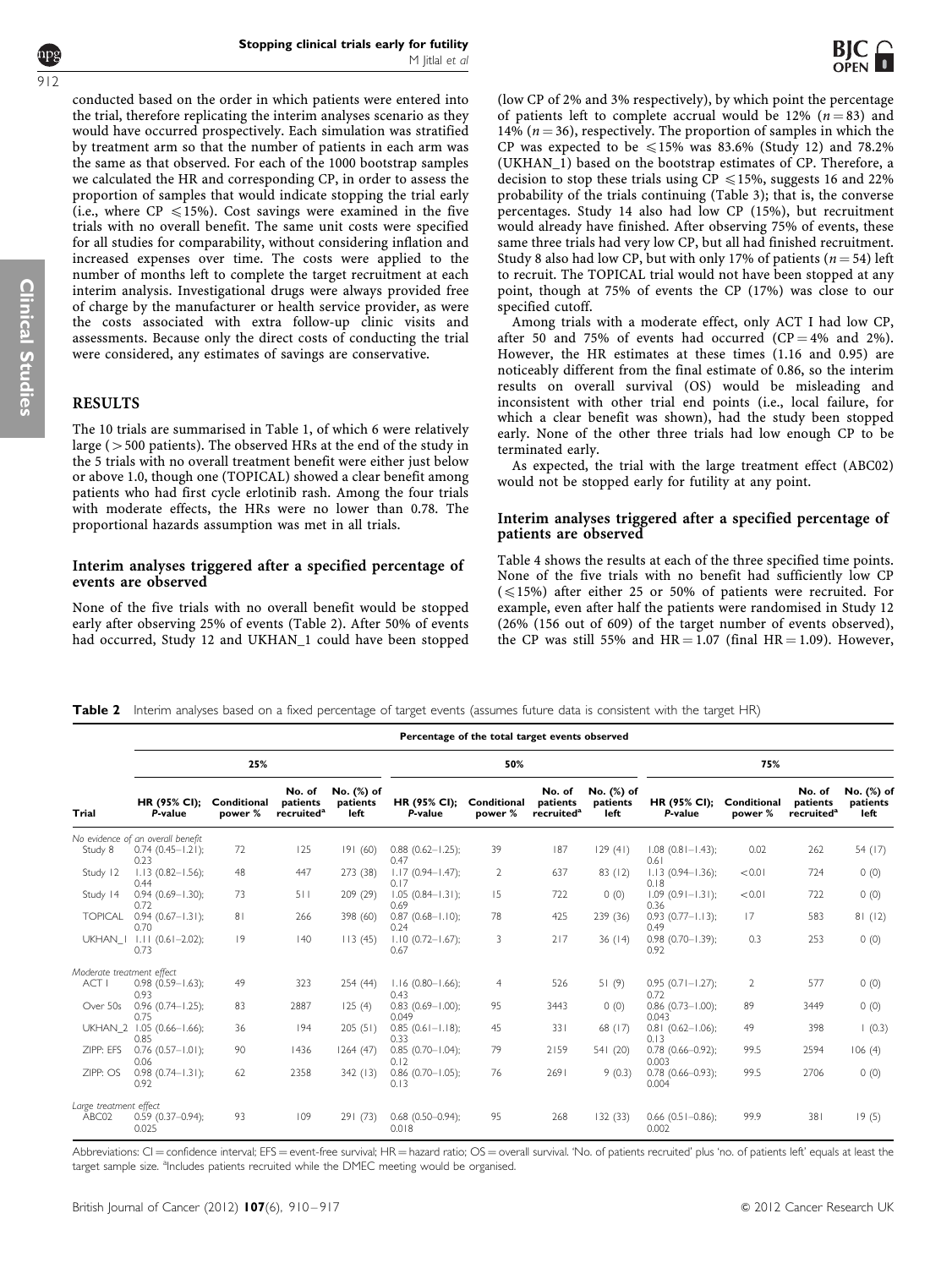<span id="page-3-0"></span>

|                                   |                                             | 50% Patients                                                                        | 50% Events                                  |                                                                        |  |  |  |  |
|-----------------------------------|---------------------------------------------|-------------------------------------------------------------------------------------|---------------------------------------------|------------------------------------------------------------------------|--|--|--|--|
| Trial                             | CP.<br>sample<br>estimate<br>$(\%)^{\rm a}$ | Percentage<br>of bootstrap<br>samples with<br>$\text{CP} \leqslant$ 15%<br>(95% CI) | CP.<br>sample<br>estimate<br>$(\%)^{\rm a}$ | Percentage<br>of bootstrap<br>samples with<br>$CP \le 15%$<br>(95% CI) |  |  |  |  |
| No evidence of an overall benefit |                                             |                                                                                     |                                             |                                                                        |  |  |  |  |
| Study 8                           | 29                                          | $28.9(26.1-31.7)$                                                                   | 39                                          | 23.3 (20.7-25.9)                                                       |  |  |  |  |
| Study 12                          | 55                                          | $2.1(1.2-3.0)$                                                                      | $\mathcal{D}$                               | 83.6 (81.3-85.9)                                                       |  |  |  |  |
| Study 14                          | 68                                          | $0.5(0.1-0.9)$                                                                      | 15                                          | 49.3 (46.2-52.4)                                                       |  |  |  |  |
| <b>TOPICAL</b>                    | 75                                          | $3.9(2.7-5.1)$                                                                      | 78                                          | $3.4(2.3-4.5)$                                                         |  |  |  |  |
| <b>UKHAN I</b>                    | 8                                           | 39.6 (36.6-42.6)                                                                    | 3                                           | 78.2 (75.6-80.8)                                                       |  |  |  |  |
| Moderate treatment effect         |                                             |                                                                                     |                                             |                                                                        |  |  |  |  |
| ACTI                              | 50                                          | $5.8(4.4-7.2)$                                                                      | $\overline{4}$                              | 78.2 (75.6–80.8)                                                       |  |  |  |  |
| Over 50s                          | 92                                          | $0(0-0)$                                                                            | 95                                          | $0.8$ $(0.2 - 1.3)$                                                    |  |  |  |  |
| UKHAN <sub>2</sub>                | $\perp$                                     | $60.1(57.1-63.1)$                                                                   | 45                                          | 18.3 (15.9-20.7)                                                       |  |  |  |  |
| ZIPP: EFS                         | 87                                          | $0(0-0)$                                                                            | 79                                          | $3.0$ (1.9–4.1)                                                        |  |  |  |  |
| ZIPP: OS                          | 66                                          | $0(0-0)$                                                                            | 76                                          | $4.0(2.8-5.2)$                                                         |  |  |  |  |
| Large treatment effect            |                                             |                                                                                     |                                             |                                                                        |  |  |  |  |
| ABC02                             | 96                                          | $0(0-0)$                                                                            | 95                                          | $0.3(0.0-0.6)$                                                         |  |  |  |  |

Abbreviations:  $Cl =$  confidence interval;  $CP =$  conditional power;  $EFS =$  event-free survival;  $HR =$  hazard ratio;  $OS =$  overall survival.  $^{a}$ The  $50\%$  patients CP sample estimate is taken from [Table 4](#page-4-0) and the 50% events sample estimate from [Table 2.](#page-2-0)

four trials could have been stopped early after 75% of patients had been recruited, where the CP was 0.2%, 3%, 10% and 8%, in Study 8, Study 12, TOPICAL and UKHAN\_1, respectively. At this point, there remains 22, 9, 10 and 17% of patients to be recruited to complete the original target for these trials.

Among trials with a modest treatment benefit, there are two instances when recruitment could have terminated early: UKHAN\_2 (CP = 11%; 50% of patients), and ACT I (CP = 7%; 75% of patients). Stopping these two trials early would be particularly concerning because the interim data for OS would not indicate any benefit at all (HRs 1.12 and 1.29 for ACT I and UKHAN\_2, respectively) – very different from the final estimates (0.86 and 0.81). After 13 years followup of ACT I HR = 0.86, 95% CI 0.70–1.04 [\(Northover](#page-6-0) et al, 2010) and there was a clear benefit on event-free survival for UKHAN (HR = 0.72,  $P = 0.004$ ; Tobias et al[, 2010\)](#page-6-0). For ACT I, at 50% events, about 22% of bootstrapped CPs were  $>15%$  (Table 3), which shows some uncertainty in any decision to stop early.

## Futility assuming future data would be consistent with the observed HR

Table A1 shows the CP when the futility analyses assume that data from future patients follow the same distribution as that observed so far (rather than the original target HR). All of the other results (observed HR, number of patients recruited, and number of patients and events left to accrue) are the same as in [Tables 2 and 4](#page-2-0).

After 50% recruitment, four trials could be stopped (Study 12, Study 14, Study 8 and UKHAN), but not TOPICAL. All five trials had low CP after 75% recruitment. In TOPICAL, the CP is expected to decrease (given that there was no overall effect), but it was low at first (6%), then higher (26%) and then low again (0.8%). This is because the HR at 50% of patients (0.88) happened by chance to be closer to the target ( $HR = 0.75$ ). However, all four trials with a moderate benefit could have been stopped early.

## Time and cost savings for the trials that showed no evidence of an overall benefit

When interim analyses are based on percentage of events, the number of months left is, as expected, lower than when based on percentages of patients recruited, but there could still be cost savings ([Table 5\)](#page-4-0). For example, Study 12 could be terminated early after observing 50% of events ( $CP = 2\%$ ), but there are only 4 more months to complete recruitment and the savings associated with early stopping is  $£44\,000$ . Overall, after seeing 50% of events, three trials could be stopped early, avoiding 4–24 more months of accrual and saving  $\hat{\text{t}}44000-231000$  in two of these (Study 12 and UKHAN\_1); in Study 14 no savings are made because recruitment had already finished.

With the futility analysis at 75% of events, only one trial with low CP is still recruiting (Study 8), but the savings would be 15 fewer months of recruitment and  $£144 000$  lower costs.

[Table 5](#page-4-0) also shows the estimated time and cost savings when the analyses are based on recruited patients. The trials could only be stopped after 75% of patients had been recruited, with 4–28 fewer accrual months and  $£44 000-270 000$  lower costs. For example, in Study 12 only 66 more patients are needed to reach the target sample size, which actually took only 4 months. Had this study been stopped early, the savings would be  $£44 000$ . However, the number of months left to complete accrual was 19 for Study 8, 6 for TOPICAL and 28 for UKHAN\_1. Even after recruiting 75% of patients there could be significant cost savings by stopping early: £183 000, £58 000 and £270 000, respectively. The observed monthly accrual rates are an important factor when considering whether to stop early or not, which was high in Study 12.

# DISCUSSION

To the best of our knowledge, this is the first application of futility analysis to several real phase III oncology trials. Early stopping of those with an ineffective intervention has obvious appeal – primarily not exposing further patients to it, when there is no benefit but there could be side effects. However, we show that the decision to stop recruitment early is not straightforward (unless based on safety concerns and there is clearly more harm in one group than the other). There are trials with no overall benefit that might not be stopped early, but worse still there are studies with modest effects that could. Similar conclusions have been found elsewhere [\(Barthel](#page-6-0) et al, 2009). Conducting clinical trials is expensive and takes several years, so a secondary consideration is the potential significant savings in accrual time and financial costs, which could be of interest to funding organisations, but should be outweighed by the ethical issues. All of these considerations should be balanced against maximising the sample size to get a more reliable estimate of the treatment effect; examination of secondary end points ([DeMets, 2006](#page-6-0)) and important, pre-specified subgroup analyses; and not missing an intervention with a moderate benefit, which is still clinically worthwhile.

Occasionally, by the time there is sufficient evidence for futility, recruitment is not far from the target, so it is sometimes best to continue to the end, because the savings in time and costs are minimal (e.g., Study 12); but only if there is no unacceptable harm to patients. A further consideration is whether patients are still on treatment. A trial in which all have finished the trial treatments, but subjects are in follow-up, could still continue if there are no concerns over the schedule of clinic assessments. Continuing follow-up in a trial that has been stopped early has the advantages of minimising bias and obtaining more data on adverse events.

The worse situation is for trials where there appears to be no benefit at an interim analysis, but they do in fact have a moderate effect. It would be unsatisfactory to stop such trials early because

913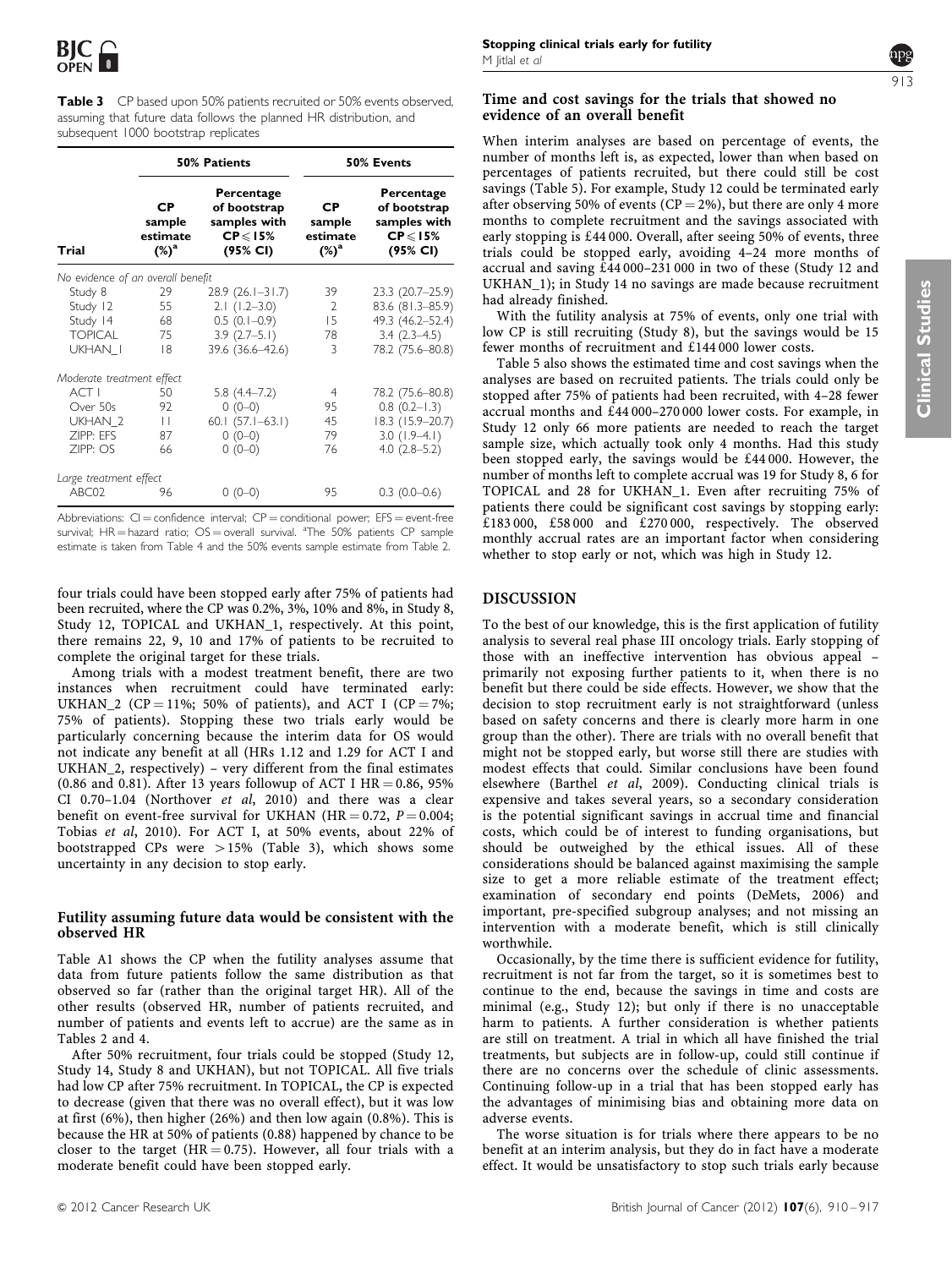Clinical Studies

M Jitlal et al



<span id="page-4-0"></span>Table 4 Interim analyses based on a fixed percentage of recruited patients (assumes future data is consistent with the target HR)

|                           |                                   |                                                 |                                              |                                | Percentage of patients recruited of the total target number |                                                 |                                              |                                |                                  |                                                 |                                              |                                |  |
|---------------------------|-----------------------------------|-------------------------------------------------|----------------------------------------------|--------------------------------|-------------------------------------------------------------|-------------------------------------------------|----------------------------------------------|--------------------------------|----------------------------------|-------------------------------------------------|----------------------------------------------|--------------------------------|--|
|                           |                                   | 25%                                             |                                              |                                |                                                             | 50%                                             |                                              |                                | 75%                              |                                                 |                                              |                                |  |
| Trial                     | HR (95% CI);<br>P-value           | Conditional<br>power %<br>(number<br>of events) | No. of<br>patients<br>recruited <sup>a</sup> | No. (%) of<br>patients<br>left | HR (95% CI);<br>P-value                                     | Conditional<br>power %<br>(number<br>of events) | No. of<br>patients<br>recruited <sup>a</sup> | No. (%) of<br>patients<br>left | HR (95% CI);<br>P-value          | Conditional<br>power %<br>(number<br>of events) | No. of<br>patients<br>recruited <sup>a</sup> | No. (%) of<br>patients<br>left |  |
|                           | No evidence of an overall benefit |                                                 |                                              |                                |                                                             |                                                 |                                              |                                |                                  |                                                 |                                              |                                |  |
| Study 8                   | $0.61(0.33 - 1.15);$<br>0.13      | 80(41)                                          | 90                                           | 226 (72)                       | $0.96$ (0.66-1.39);<br>0.81                                 | $29$ (111)                                      | 166                                          | 150(47)                        | $1.05(0.78 - 1.40);$<br>0.77     | $0.2$ (179)                                     | 246                                          | 70 (22)                        |  |
| Study 12                  | $1.14(0.66 - 1.97)$ ;<br>0.64     | 77 (53)                                         | 330                                          | 390 (54)                       | $1.07$ (0.78-1.47);<br>0.66                                 | 55 (156)                                        | 453                                          | 267(37)                        | $1.13(0.91 - 1.42)$ ;<br>0.26    | 3(315)                                          | 654                                          | 66 (9)                         |  |
| Study 14                  | $0.93$ (0.60 -1.44);<br>0.73      | 81(81)                                          | 354                                          | 366(51)                        | $0.97(0.71 - 1.32);$<br>0.85                                | 68 (161)                                        | 543                                          | 177(25)                        | $1.05(0.83 - 1.33);$<br>0.69     | 21(280)                                         | 714                                          | 6(1)                           |  |
| <b>TOPICAL</b>            | $0.95(0.67 - 1.35);$<br>0.78      | 81 (129)                                        | 249                                          | 415(63)                        | $0.88$ $(0.69 - 1.12)$ ;<br>0.29                            | 75 (272)                                        | 423                                          | 241(36)                        | $0.93(0.77 - 1.12);$<br>0.43     | 10(434)                                         | 600                                          | 64 (10)                        |  |
| UKHAN I                   | $0.80(0.34 - 1.87);$<br>0.60      | 42 (22)                                         | 93                                           | 160(63)                        | $1.06$ (0.61-1.85);<br>0.83                                 | 18(50)                                          | 157                                          | 96 (38)                        | $1.01(0.65 - 1.55);$<br>0.98     | 8(82)                                           | 210                                          | 43 (17)                        |  |
| Moderate treatment effect |                                   |                                                 |                                              |                                |                                                             |                                                 |                                              |                                |                                  |                                                 |                                              |                                |  |
| ACT I                     | $1.15(0.51 - 2.61);$<br>0.74      | 59 (23)                                         | 192                                          | 385 (67)                       | $0.93$ $(0.58 - 1.50)$ ;<br>0.78                            | 50(68)                                          | 371                                          | 206 (36)                       | $1.12$ (0.78-1.62);<br>0.54      | 7(114)                                          | 510                                          | 67(12)                         |  |
| Over 50s                  | $0.96$ (0.46-2.02);<br>0.92       | 93 (28)                                         | 995                                          | 2017 (67)                      | $0.92$ (0.63-1.35);<br>0.68                                 | 92 (107)                                        | 1970                                         | 1042(35)                       | $1.03$ $(0.77 - 1.39)$ ;<br>0.84 | 81(173)                                         | 2600                                         | 412(14)                        |  |
|                           | UKHAN 2 1.05 (0.55-2.02);<br>0.87 | 52 (37)                                         | 123                                          | 276 (69)                       | $1.29$ (0.85-1.94);<br>0.23                                 | 11(91)                                          | 241                                          | 158(40)                        | $0.86$ $(0.62 - 1.20)$ ;<br>0.37 | 42 (148)                                        | 333                                          | 66 (17)                        |  |
| ZIPP: EFS                 | $0.72$ $(0.46 - 1.13)$ ;<br>0.15  | 87 (79)                                         | 926                                          | 1774 (66)                      | $0.80(0.62 - 1.05);$<br>0.11                                | 87 (223)                                        | 1582                                         | 1118(41)                       | $0.81$ (0.66-0.98);<br>0.03      | 91(405)                                         | 2264                                         | 436 (16)                       |  |
| ZIPP: OS                  | $1.14(0.50 - 2.59)$ ;<br>0.75     | 78 (23)                                         | 926                                          | 1774(66)                       | $1.16$ (0.74-1.81);<br>0.51                                 | 66 (78)                                         | 1582                                         | 1118(41)                       | $1.02$ (0.75-1.38);<br>0.91      | 59 (168)                                        | 2264                                         | 436 (16)                       |  |
| Large treatment effect    |                                   |                                                 |                                              |                                |                                                             |                                                 |                                              |                                |                                  |                                                 |                                              |                                |  |
| ABC02                     | $0.62$ (0.40-0.97);<br>0.036      | 92(81)                                          | 124                                          | 276 (69)                       | $0.65$ (0.46-0.90);<br>0.011                                | 96 (141)                                        | 247                                          | 153(38)                        | $0.69$ (0.53-0.90);<br>0.006     | 99 (222)                                        | 356                                          | 44 $(11)$                      |  |

Abbreviations: CI = confidence interval; EFS = event-free survival; HR = hazard ratio; OS = overall survival. 'No. of patients recruited' plus 'no. of patients left' equals the target sample size. <sup>a</sup>Includes patients recruited while the first 25, 50 or 75% are being followed up, and also the time for the DMEC to meet.

|                  | Table 5 Potential savings (time and costs) associated with the interim analyses shown in Tables 2 and 4 for the five trials in which there was no overal |  |  |  |  |  |  |
|------------------|----------------------------------------------------------------------------------------------------------------------------------------------------------|--|--|--|--|--|--|
| treatment effect |                                                                                                                                                          |  |  |  |  |  |  |

|                    | 25% Target          |                                |                                                             |                |                     | 50% Target              |                                                               |                |                 | 75% Target                     |                                                               |                |  |
|--------------------|---------------------|--------------------------------|-------------------------------------------------------------|----------------|---------------------|-------------------------|---------------------------------------------------------------|----------------|-----------------|--------------------------------|---------------------------------------------------------------|----------------|--|
|                    | <b>CP</b><br>$(\%)$ | <b>Information</b><br>fraction | No. of<br>months left<br>to complete<br>recruitment (£'000) | Costs<br>saved | <b>CP</b><br>$(\%)$ | Information<br>fraction | No. of<br>months left<br>to complete<br>recruitment $(f'000)$ | Costs<br>saved | СP<br>(%)       | <b>Information</b><br>fraction | No. of<br>months left<br>to complete<br>recruitment $(f'000)$ | Costs<br>saved |  |
| Events observed    |                     |                                |                                                             |                |                     |                         |                                                               |                |                 |                                |                                                               |                |  |
| Study 8            | 72                  | 0.25                           | 67                                                          | 645            | 39                  | 0.50                    | 40                                                            | 385            | 0.02            | 0.75                           | 15                                                            | 44             |  |
| Study 12           | 48                  | 0.25                           | 12                                                          | 133            | 2                   | 0.50                    | 4                                                             | 44             | < 0.01          | 0.75                           | 0                                                             | $\Omega$       |  |
| Study 14           | 73                  | 0.25                           |                                                             | 78             | 15                  | 0.50                    | 0                                                             | $\circ$        | < 0.01          | 0.75                           | 0                                                             | 0              |  |
| <b>TOPICAL</b>     | 81                  | 0.25                           | 23                                                          | 221            | 78                  | 0.50                    | 4                                                             | 135            | 17              | 0.75                           |                                                               | 67             |  |
| UKHAN_I            | 19                  | 0.25                           | 51                                                          | 491            | 3                   | 0.50                    | 24                                                            | 231            | 0.3             | 0.75                           | 0                                                             | 0              |  |
| Patients recruited |                     |                                |                                                             |                |                     |                         |                                                               |                |                 |                                |                                                               |                |  |
| Study 8            | 80                  | 0.16                           | 78                                                          | 751            | 29                  | 0.44                    | 50                                                            | 481            | 0.2             | 0.71                           | 9                                                             | 183            |  |
| Study 12           | 77                  | 0.09                           | 8                                                           | 200            | 55                  | 0.26                    | 12                                                            | 133            | 3               | 0.52                           |                                                               | 44             |  |
| Study 14           | 81                  | 0.13                           |                                                             | 122            | 68                  | 0.26                    | 6                                                             | 67             | 21              | 0.46                           |                                                               |                |  |
| <b>TOPICAL</b>     | 81                  | 0.23                           | 24                                                          | 231            | 75                  | 0.49                    | 15                                                            | 144            | $\overline{10}$ | 0.79                           | ь                                                             | 58             |  |
| UKHAN              | 42                  | 0.13                           | 65                                                          | 626            | 18                  | 0.29                    | 47                                                            | 452            | 8               | 0.47                           | 28                                                            | 270            |  |

Abbreviations: CP = conditional power. Calendar years of recruitment were: Study 8 (Dec 1992-Oct 2001), Study 12 (May 2003-Feb 2006), Study 14 (Jun 2003-Sep 2005), TOPICAL (April 2005–April 2009) and UKHAN (Jan 1990–Jun 2000). Annual costs used here were: full-time co-ordinator (£45 000), full-time data manager (£35 000), half-time administrator (0.5 of £27 000), regulatory support (£10 000), IT support (£5000) and running expenses of £7000. TOPICAL, Study 12 and Study 14 were large, so we allowed for 1.5 data managers. Costs saved, if the trial is stopped early, are rounded to the nearest  $£1000$ .

of insufficient patients or events. We give examples (ACT I and UKHAN\_2) where interim HRs are close to or exceed 1.0, with low CP, but the final HR indicated a clinically important effect.

The results and conclusions of three of the trials with no overall effect provided useful information after reaching the target sample size, especially when examining important subgroup analyses. Study 8, whose results were unexpectedly inconsistent with a preceding Canadian trial (despite having the same protocol), led to a systematic review showing that early radiotherapy only improved survival if patients completed chemotherapy (Spiro et al[, 2006](#page-6-0)). A post-hoc subgroup analysis in Study 14 (Lee et al[, 2009b](#page-6-0)) indicated that patients with squamous histology who had at least stable disease by chemotherapy cycle 3 had an OS HR of 0.71, and this has led to a randomised phase II trial using another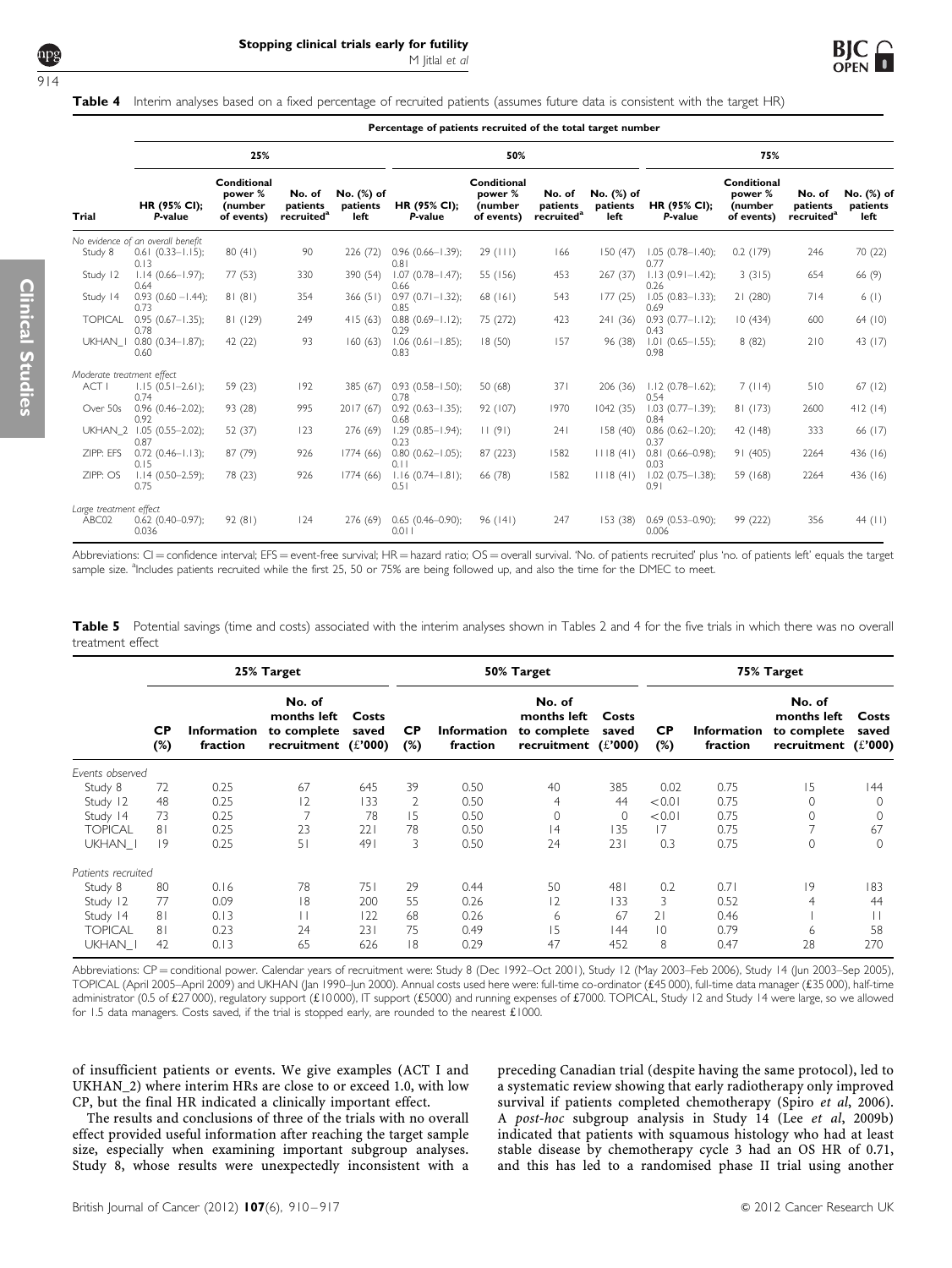**Box I** Considerations for stopping a clinical trial early for futility

- Futility might not be useful for early-stage cancers that have a good prognosis, where events (e.g., recurrences or deaths) take several years to be seen. By the time lack of benefit is determined to be reliable, recruitment (and probably treatment) is probably close to finishing.  $\bullet$  There should be a low conditional power (e.g.,  $\leqslant$  15%), based on the target effect size. The research team and IDMC should agree what they consider
- to be low. It is also worth considering estimates of uncertainty (e.g., bootstrapping CPs).
- Effect size should be very close to or above the no effect value (e.g.,  $HR>1$ , possibly with lower 95% CI limit  $\geqslant 0.90$  or 0.95).
- The IDMC and trial team should agree that enough patients and, importantly, events have been observed so far to produce a reliable effect (remembering that the trial investigators are likely to want to continue); interim data will be influenced by chance, especially in early analyses.
- There are many more patients left to recruit, or to finish accrual is likely to take many more months (with financial cost considerations).
- Other clinically important end points do not show evidence of a benefit.
- There is no evidence of an effect in important pre-specified subgroups. However, if there is evidence within a subgroup (but not overall), an early effect could be spurious, especially if not based on many events or patients. Continuing to the end should confirm whether there really is an effect in the subgroup, and if there is, obtain a better estimate of it.
- The adverse events profile is acceptable (if there are no safety concerns, one might wish to continue to ensure that a modest effect is not missed).

antiangiogenic agent in these particular patients. In a prespecified subgroup analyses in TOPICAL (Lee et al[, 2010](#page-6-0)), OS and PFS were significantly improved only among those who developed first-cycle erlotinib rash, but the reliability of these results would have been less clear if based on fewer patients and events. Continuing to the planned end in order to have reliable subgroup analyses has sometimes been used as justification for not conducting futility analyses, especially if there is unlikely to be an overall effect. However, there must be clear justification for these subgroup analyses, acknowledging the problems with data dredging. Also, if there is a positive treatment effect in one subgroup, when no overall effect is found, there may be a negative effect in another subgroup.

Our analysis has several key strengths. First, it is based only on trials that reached the original target sample size. Second, we use real clinical trial data, not just statistical simulations. Third, we took a practical approach to the interim analyses by allowing time for follow-up and for the IDMC to meet and make decisions with the trial team. Fourth, the trials had a range of effect sizes and sample sizes. Fifth, we undertook bootstrap simulation to provide estimates of measuring uncertainty for any decision to stop early, in order to support the analyses based on a single CP estimate from each trial. We are not aware of any previously published report that has examined the application of futility with all these considerations in mind.

Stopping a trial early is a crucial decision to be made between the IDMC and trial team. The evidence should be robust and based on several pieces of information, not just one statistic, be it the CP or otherwise. On the basis of our findings, a list of considerations for stopping for futility is shown in Box 1, so that only truly 'negative' trials are likely to be stopped early. It is worthwhile having two successive interim analyses to see if the data are consistent, hence strengthening the justification to terminate. [Herson](#page-6-0) et al (2011) suggest that stopping trials early might miss late treatment effects and so futility methods should be used with caution. [Freidlin](#page-6-0) et al (2010) comment on the need to strike a balance between aggressive and conservative stopping rules, suggesting a repeated monitoring approach. Overly aggressive stopping rules in the second half of a study may result in trials with moderate effects being stopped early. For example, in ACT I (after 50% events) the HR = 1.16 and CP = 4%, but the bootstrapping analysis indicates that there is still 22% chance of reaching the target HR. Conversely, conservative stopping rules may allow trials to continue past the point of when sufficient evidence to stop early has been attained.

Assumptions about the distribution of future data and timing of the interim looks are important. The CP method we used is based on the target HR [\(Snapinn](#page-6-0) et al, 2006). There is another method in which CP is estimated using the observed HR as the new target. The problem with this is that the observed HR is likely to be unreliable early on in the trial. However, CP based on the target effect size is relatively insensitive to the early results of a trial. Deciding whether to trigger the interim analysis on proportion of patients recruited or events observed is also important. The observed effect size early on in a trial may fluctuate too much and so be unreliable, especially if there is treatment imbalance ([Herson](#page-6-0) et al[, 2011](#page-6-0)), and regardless of the method or assumptions used. Many researchers use percentage of events to trigger the interim analysis, a reasonable approach given that the statistical analyses are often influenced most by the number of events, and hence might be more reliable than percentage of patients. In the set of trials we examined, futility analyses triggered on events (after 50 or 75%) could stop four out of the five trials with no overall benefit, and only one trial with a moderate effect. Whereas analyses triggered on patients could also stop four out of five studies with no benefit, but 2 trials with a moderate effect. An important consideration is that analyses triggered on events are more likely to be based on longer follow-up, so the potential savings are generally less than analyses triggered on number of patients [\(Table 5\)](#page-4-0).

Further research using modelling and simulations could examine an appropriate frequency of interim analyses, specifying situations when futility may or may not be appropriate, and which method(s) are appropriate, including whether to trigger the early looks on percentage of events or patients observed. Terminology from medical screening could be useful: detection rate (DR – the proportion of truly negative trials that are stopped early) and falsepositive rate (FPR – the proportion of trials with modest treatment effects that are stopped early). A good method will have high DR and low FPR, and these parameters could be examined in relation to trial size, the timing of interim analyses, and different statistical methods. Other authors have discussed futility in relation to falsely stopping studies ([Hughes](#page-6-0) et al, 2009). Methods examining two or more end points could also be developed.

In summary, careful application of futility methods can lead to ineffective treatments not being given to future trial patients, and this could also lead to shorter trial duration and reduced financial costs. However, there are situations when the end of the trial is not far off, so the research team may as well complete it. A major concern is that there are studies with modest treatment effects that could be inappropriately stopped early, and a clinically important effect missed. Therefore, unless there is very clear and sufficient evidence for futility, it is often best to continue to the planned end.

# ACKNOWLEDGEMENTS

We thank Juan Valle (ABC02), John Northover (ACT I), Michael Baum (Over 50s, ZIPP), Jeff Tobias (UKHAN) and Stephen Spiro (Study 8) on behalf of their respective trial study collaborators, for use of trial data for which they were principal investigators.

Clinical Studies

**Clinical Studies**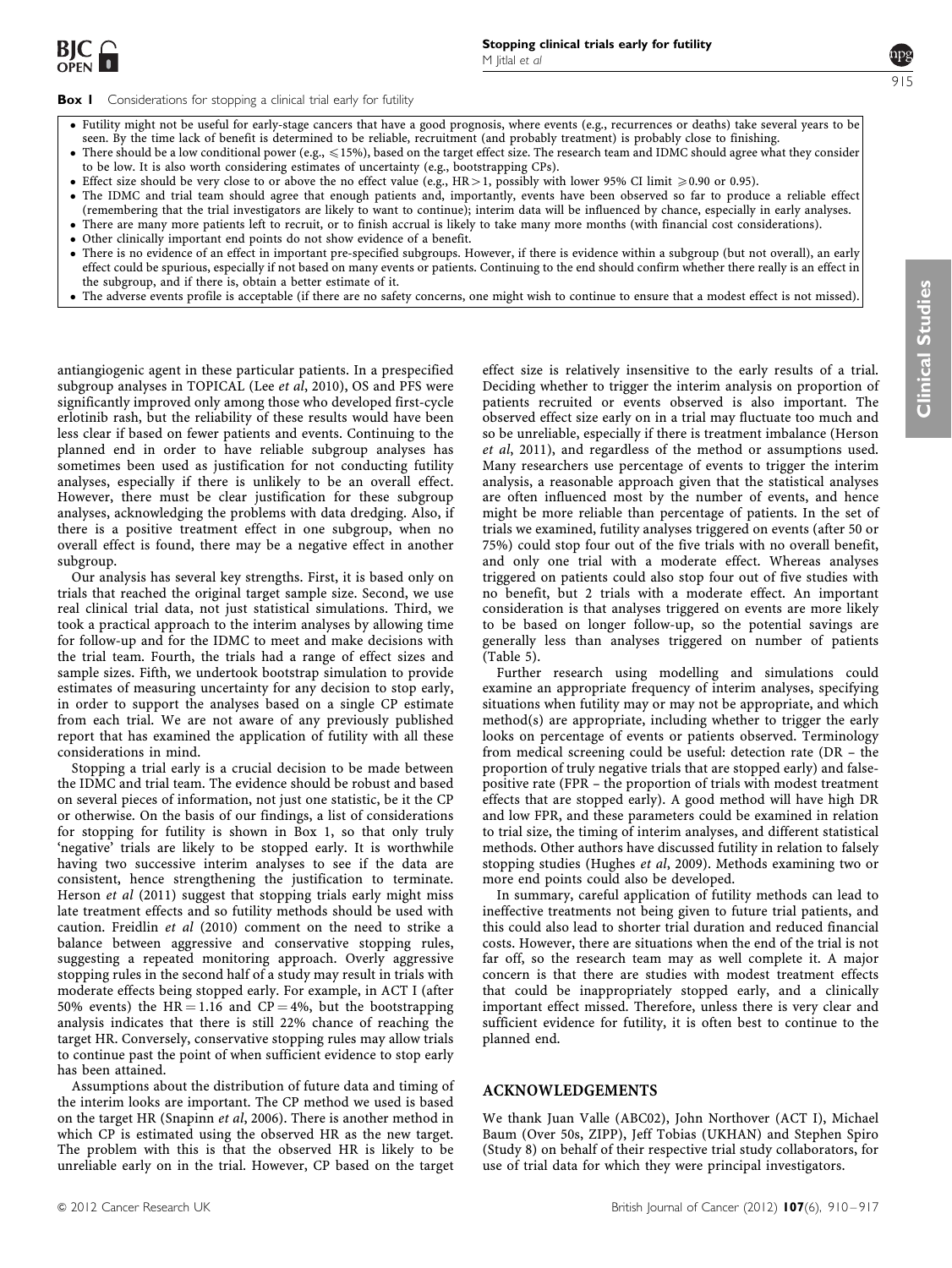#### <span id="page-6-0"></span>**REFERENCES**

- Barthel FM, Parmar MK, Royston P (2009) How do multi-stage, multi-arm trials compare to the traditional two-arm parallel group design–a reanalysis of 4 trials. Trials 10: 1–10
- Baum M, Hackshaw A, Houghton J, Rutqvist, Fornander T, Nordenskjold B, Nicolucci A, Sainsbury R, ZIPP International Collaborators Group (2006) Adjuvant goserelin in pre-menopausal patients with early breast cancer: Results from the ZIPP study. Eur J Cancer 42(7): 895–904
- DeMets DL (2006) Futility approaches to interim monitoring by data monitoring committees. Clin Trials 3: 522–529
- Food and Drug Administration. Guidance for clinical trial sponsors. Establishment and operation of clinical trial data monitoring committees. FDA (2006) [http://www.fda.gov/downloads/RegulatoryInformation/](http://www.fda.gov/downloads/RegulatoryInformation/Guidances/ucm127073.pdf) [Guidances/ucm127073.pdf](http://www.fda.gov/downloads/RegulatoryInformation/Guidances/ucm127073.pdf)
- Freidlin B, Korn EL, Gray R (2010) A general inefficacy interim monitoring rule for randomized clinical trials. Clin Trials 7: 197–208
- Hackshaw A, Roughton M, Forsyth S, Monson K, Reczko K, Sainsbury R, Baum M (2011) Long-term benefits of 5 years of tamoxifen: 10 year follow up of a large randomised trial in women aged at least 50 years with early breast cancer. J Clin Oncol 29(13): 1657-1663
- Halperin M, Lan KKG, Ware JH, Johnson NJ, DeMets DL (1982) An aid to data monitoring in long-term clinical trials. Control Clin Trials 3: 311–323
- Herson J, Buyse M, Wittes JT (2011) On Stopping a Randomized Clinical Trial for Futility. In Designs for Clinical Trials: Perspectives on Current Issues, Harrington D (ed) (Applied Bioinformatics and Biostatistics in Cancer Research) Springer: USA
- Hughes S, Cuffe RL, Lieftucht A, Garrett Nichols W (2009) Informing the selection of futility stopping thresholds: case study from a late-phase clinical trial. Pharm Stat 8(1): 25–37
- Lachin JM (2009) Futility interim monitoring with control of type I and II error probabilities using the interim Z-value or confidence limit. Clin Trials 6: 565–573
- Lan KKG, DeMets DL (1983) Discrete sequential boundaries for clinical trials. Biometrika 70: 659–663
- Lan KKG, Simon R, Halperin M (1982) Stochastically curtailed tests in long-term clinical trials. Commun Stat C1: 207–219
- Lan KKG, Wittes J (1988) The B-value: a tool for monitoring data. Biometrics 44: 579–585
- Lee SM, Woll PJ, Rudd R, Ferry D, O'Brien M, Middleton G, Spiro S, James L, Ali K, Jitlal M, Hackshaw A (2009a) Anti-angiogenic therapy using thalidomide combined with chemotherapy in small cell lung cancer: a randomized, double-blind, placebo-controlled trial. J Natl Cancer Inst 101(15): 1049–1057
- Lee SM, Rudd R, Woll PJ, Ottensmeier C, Gilligan D, Price A, Spiro S, Gower N, Jitlal M, Hackshaw A (2009b) Randomized double-blind placebo-controlled trial of thalidomide in combination with gemcitabine and Carboplatin in advanced non-small-cell lung cancer. J Clin Oncol 27(31): 5248–5254

#### APPENDIX 1

Equation for calculating conditional power (CP) (Proschan et al, 2006) used in ([Table 2\)](#page-2-0).

The CP at a specific time =  $1-\varphi[(Z_{\alpha/2}-E[B_{(1)}|B_{(t)}])/\sqrt{1-t}]$ .

where  $\varphi$  is the area under the standard normal distribution associated with what is in the brackets.

- $Z_{\alpha/2}$  is the Z-value cutoff associated with the target level of statistical significance (we use a P-value of 0.05, so  $Z_{\alpha/2}$ is 1.96).
- $B_{(t)}$  is the transformed Z-statistic (based on a Brownian motion applied to sequential analyses), i.e.,  $B_{(t)} = Z(t) \times \sqrt{t}$ .
- $E[B_{(1)}|B_{(t)}]$  is the expected value of  $B_{(t)}$  at the end of the trial (when  $t = 1$ ), given the data observed until point t.
- The information fraction, t, is the number of observed events so far, expressed as a proportion of the planned number of events.
- Lee S, Rudd R, Khan I, Upadhyay S, Lewanski CR, Falk S, Skailes G, Partridge R, Ngai Y, Boshoff C (2010) TOPICAL: Randomized phase III trial of erlotinib compared with placebo in chemotherapy-naive patients with advanced non-small cell lung cancer (NSCLC) and unsuitable for first-line chemotherapy. J Clin Oncol 28(15s suppl): abstr 7504
- Northover J, Glynne-Jones R, Sebag-Montefiore D, James R, Meadows H, Wan S, Jitlal M, Ledermann J (2010) Chemoradiation for the treatment of epidermoid anal cancer: 13-year follow-up of the first randomised UKCCCR Anal Cancer Trial (ACT I). Br J Cancer 102(7): 1123–1128
- Pocock SJ (2006) Current controversies in data monitoring for clinical trials. Clin Trials 3: 513–521
- Proschan MA, Lan KKG, Wittes JT (2006) Statistical Monitoring of Clinical Trials: A Unified Approach. 1st edn. Springer: USA
- Royston P, Mahesh KB, Qian W (2003) Novel designs for multi-arm clinical trials with survival outcomes with an application in ovarian cancer. Stat Med 22: 2239–2256
- Snapinn S, Chen MG, Jiang Q, Koutsoukos T (2006) Assessment of futility in clinical trials. Pharm Stat 5(4): 273–281
- Spiegelhalter DJ, Freedman LS, Blackburn PR (1986) Monitoring clinical trials: Conditional or predictive power? Control Clin Trials 7(1): 8–17
- Spiro SG, James LE, Rudd RM, Trask CW, Tobias JS, Snee M, Gilligan D, Murray PA, Ruiz de Elvira MC, O'Donnell KM, Gower NH, Harper PG, Hackshaw AK, London Lung Cancer Group (2006) Early compared with late radiotherapy in combined modality treatment for limited disease small-cell lung cancer: a London Lung Cancer Group multicenter randomized clinical trial and meta-analysis. J Clin Oncol 24(24): 3823–3830
- Tobias JS, Monson K, Gupta N, Macdougall H, Glaholm J, Hutchison I, Kadalayil L, Hackshaw A, UK Head and Neck Cancer Trialists' Group (2010) Chemoradiotherapy for locally advanced head and neck cancer: 10-year follow-up of the UK Head and Neck (UKHAN1) trial. Lancet Oncol 11(1): 66–74
- UKCCCR Anal Cancer Trial Working Party (1996) Epidermoid anal cancer: Results from the UKCCCR randomised trial of radiotherapy alone versus radiotherapy, 5-fluorouracil, and mitomycin. Lancet 348: 1049–1054
- Valle J, Wasan H, Palmer DH, Cunningham D, Anthoney A, Maraveyas A, Madhusudan S, Iveson T, Hughes S, Pereira SP, Roughton M, Bridgewater J, ABC-02 Trial Investigators (2010) Cisplatin plus gemcitabine versus gemcitabine for biliary tract cancer. N Engl J Med 362(14): 1273–1281
- Whitehead J, Matsushita T (2003) Stopping clinical trials because of treatment ineffectiveness: a comparison of a futility design with a method of stochastic curtailment. Statistics in Medicine 22(5): 677–687

GO  $\odot$  This work is licensed under the Creative Commons NG SA Attribution-NonCommercial-Share Alike 3.0 Unported License. To view a copy of this license, visit http:// creativecommons.org/licenses/by-nc-sa/3.0/

| General form                                                                                                                                                                                                                                                                                                                                                                                                                                                                                                                                  | Example (TOPICAL trial, after 25%<br>of patients have been recruited) |
|-----------------------------------------------------------------------------------------------------------------------------------------------------------------------------------------------------------------------------------------------------------------------------------------------------------------------------------------------------------------------------------------------------------------------------------------------------------------------------------------------------------------------------------------------|-----------------------------------------------------------------------|
| $n =$ Number of events observed<br>so far                                                                                                                                                                                                                                                                                                                                                                                                                                                                                                     | $n = 129$                                                             |
| $N =$ Target number of events                                                                                                                                                                                                                                                                                                                                                                                                                                                                                                                 | $N = 550$                                                             |
| $t = n/N$ (information fraction)                                                                                                                                                                                                                                                                                                                                                                                                                                                                                                              | $t = 129/550 = 0.234$                                                 |
| $HR$ $O =$ observed hazard ratio                                                                                                                                                                                                                                                                                                                                                                                                                                                                                                              | $HR$ O = 0.95                                                         |
| $HR_E = target$ (expected)                                                                                                                                                                                                                                                                                                                                                                                                                                                                                                                    | $HR E = 0.75$                                                         |
| hazard ratio                                                                                                                                                                                                                                                                                                                                                                                                                                                                                                                                  |                                                                       |
| ln = natural logarithms                                                                                                                                                                                                                                                                                                                                                                                                                                                                                                                       |                                                                       |
| $E[B_{(1)}   B_{(t)}] =$<br>$\left\lceil \sqrt{\frac{n}{4}} \times \ln\left(\frac{1}{HR_{-O}}\right) \times \sqrt{t} \right\rceil \\ + \left\lceil \sqrt{\frac{N}{4}} \times \ln\left(\frac{1}{HR_{-E}}\right) \times (1-t) \right\rceil \\ \phantom{ \text{and} \quad \left\lceil \sqrt{\frac{129}{4}} \times \ln\left(\frac{1}{0.95}\right) \times \sqrt{0.234} \right\rceil \\ + \left\lceil \sqrt{\frac{550}{4}} \times \ln\left(\frac{1}{0.75}\right) \times 0.766 \right\rceil \\ \phantom{ \text{and} \quad \left\lceil \sqrt{\frac{1$ | $E[B_{(1)}   B_{(t)}] =$                                              |
|                                                                                                                                                                                                                                                                                                                                                                                                                                                                                                                                               | $E[B_{(1)} B_{(t)}] = 0.141 + 2.582 = 2.723$                          |
| $\text{CP} = 1 - \phi \left[ (Z_{\alpha/2} - E[B_{(1)} \mid B_{(t)}]) / \sqrt{(1-t)} \right]$                                                                                                                                                                                                                                                                                                                                                                                                                                                 | $CP = 1 - \phi[(1.96 - 2.723)/\sqrt{(0.766)}]$                        |
|                                                                                                                                                                                                                                                                                                                                                                                                                                                                                                                                               | $= 1 - \phi$   $- 0.872$                                              |
|                                                                                                                                                                                                                                                                                                                                                                                                                                                                                                                                               | $= 0.81$ (i.e., 81%)                                                  |

Clinical Studies